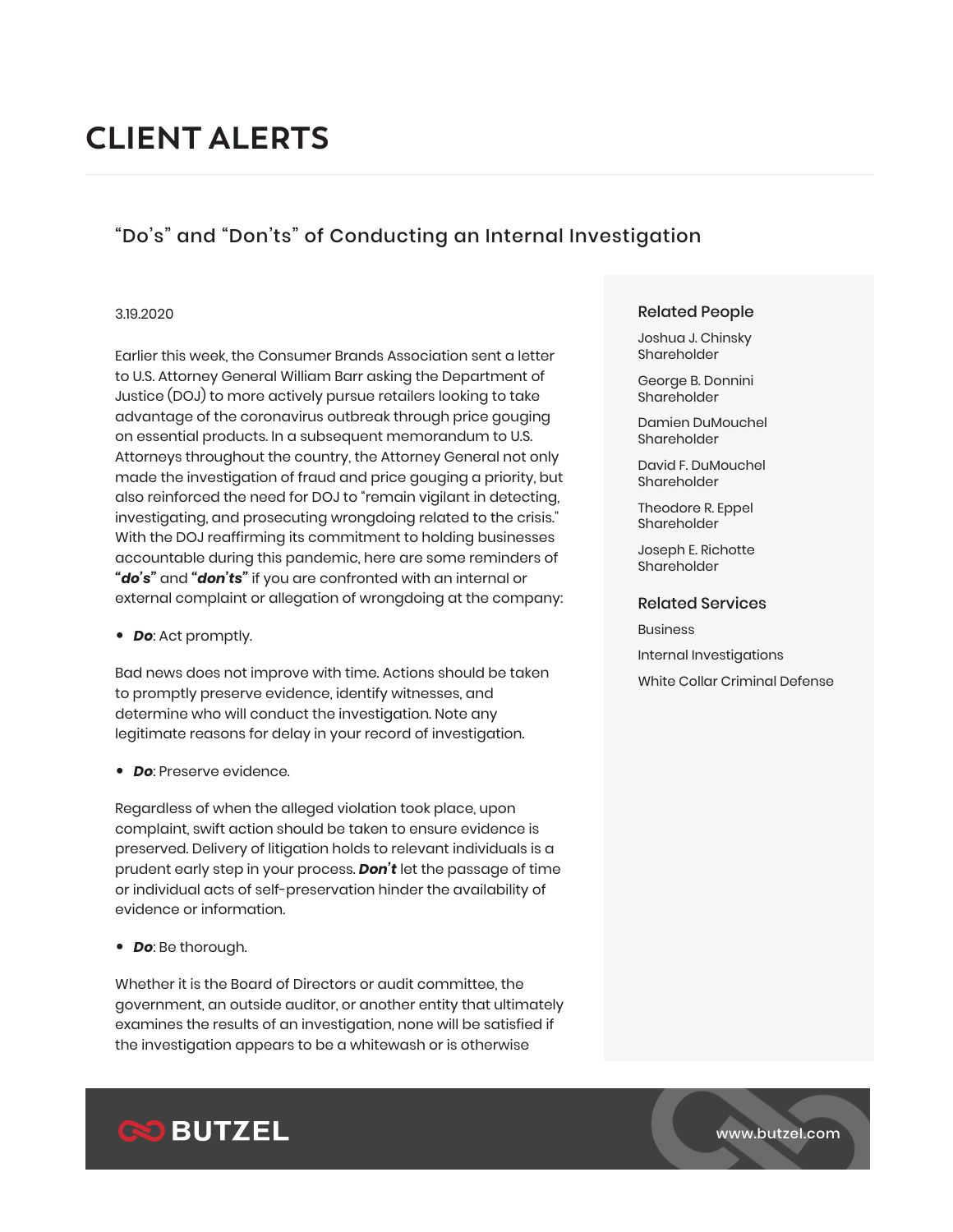## **CLIENT ALERTS**

incomplete. *Don't* make promises regarding results, culpability, or outcomes. Chase down reasonable leads, interview relevant witnesses, and review relevant evidence, good or bad. The investigation and any follow-on actions will benefit from a comprehensive, independent, fair, and unbiased process.

● *Do*: Document steps taken, interviews, and results.

Timely recordkeeping, notes, and memorandums facilitate the investigation process and lay the groundwork for any decisions or actions to be taken upon the investigation's conclusion. Furthermore, these records become useful tools if the matter proceeds beyond an internal corporate investigation, for example, if the government initiates an investigation and/or if civil litigation ensues.

● *Don't* underestimate the allegations.

Depending on the nature of the allegation, the results of the investigation may have significant consequences for the company, including dismissal of implicated employees or leadership, implementation or updating of compliance and training programs, and required government reporting and cooperation in accompanying government investigation. Additionally, while conducting an internal investigation can come at a significant cost of time and money for the company, it is almost always money well spent in bringing the matter to ultimate conclusion. Hiring outside counsel is the most prudent step to ensure a thorough, independent, fair and proper investigation from the start, and may prevent inefficiencies and save costs down the line.

● *Do*: Protect the confidentiality of the investigation.

While this can be done in a number of ways, the best practice is to engage outside counsel from the start. With experienced outside counsel leading the investigation and participating in communications relevant to the investigation for the purpose of providing legal advice, the investigation will be properly secured by attorney-client confidentiality protections. In-house counsel also bring attorney-client privilege protections, however, protecting that privilege can be difficult if there is a question as to which "function," legal or business, the in-house counsel was performing during a communication.

For more information on responding to a corporate fraud allegation or complaint, or conducting an internal investigation, please contact Butzel Long's White Collar and Internal Investigations team.

**Joshua J. Chinsky** 313.225.7091 chinsky@butzel.com

**George B. Donnini**  313.225.7042 donnini@butzel.com



www.butzel.com